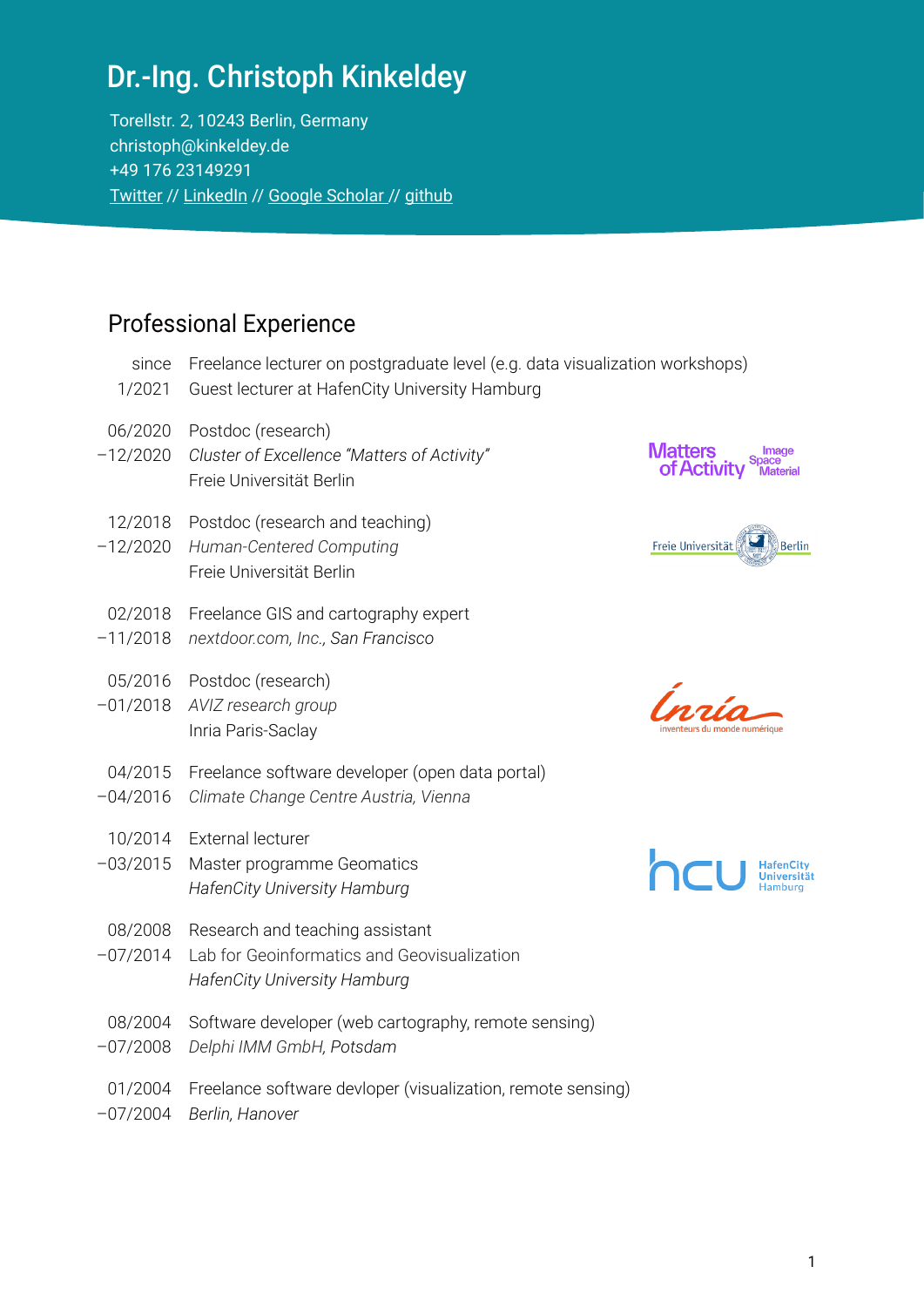## Dr.-Ing. Christoph Kinkeldey Curriculum Vitae

#### Research Projects

- 2018 IKON–Visualizing research projects and knowledege transfer at a research
- –2020 museum (in cooperation with Museum of Natural History Berlin) (funded by BMBF Germany) [Link](https://fub-hcc.github.io/IKON/) My role: Development team lead of interactive visualization tool incl. natural language processing *Visual Analytics // Machine Learning // Uncertainty Visualization*
- 2016 BitConduite–Visual analysis of user activity in the Bitcoin network
- -2018 (funded by ANR France) [Link](https://aviz.fr/Research/BitConduite) My role: Development of interactive visualization tool incl. clustering *Visual Analytics // Big Data // Machine Learning*
- 2011 KLIWAS–Impact of climate change on waterways and navigation
- -2013 (funded by BMVBS Germany) [Link](http://www.geomatik-hamburg.de/g2lab/research-kliwas.html) My role: Development of uncertainty visualization for detection of foreland vegetation from remotely sensed data *Uncertainty Visualization // GIS Tool Development*
- 2008 CLAIM–Classification assessment incorporating uncertainty
- -2011 (funded by DFG Germany) [Link](http://www.geomatik-hamburg.de/g2lab/research-claim.html) My role: Concept and implementation of a method for evaluation of classification quality under consideration of uncertainties *Uncertainty Modeling // GIS Tool Development // Remote Sensing*
- 2006 GMES–Global Monitoring for Environment and Security, today: Copernicus
- –2008 My role: Quality assessment of land cover products from SPOT satellite data *GIS Tool Development // Remote Sensing*
- 2004 eConstruction–Object Recognition in Satellite Imagery
- –2006 My role: Entwicklung und Implementierung eines neuen Verfahrens zur objektorientierten Analyse von Satellitendaten *Method Development for Object Recognition // Remote Sensing // Tool Development*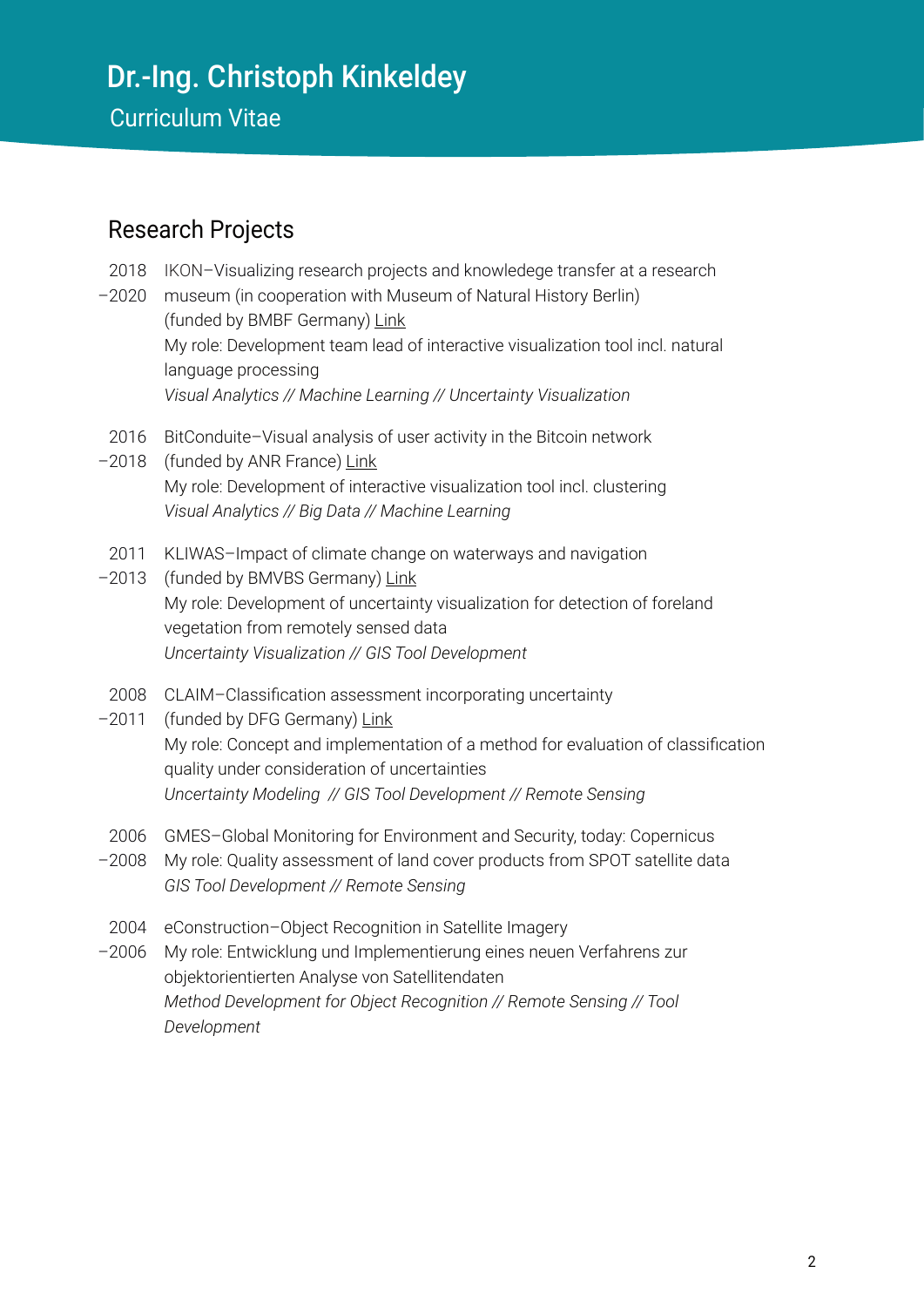Curriculum Vitae

#### **Teaching**

| Winter<br>2021/22      | BSc course "Geodata management" (concept, online lecture and online tutorial)<br><b>HafenCity University Hamburg</b> |
|------------------------|----------------------------------------------------------------------------------------------------------------------|
| 2020-22                | BSc course "Geodata analysis" (concept, online lecture and online tutorial)<br>HafenCity University Hamburg          |
| 10/2020                | MSc block course "Data Visualization" (concept, lecture and tutorial)<br>Freie Universität Berlin                    |
| 2019/20                | Participation in didactic education program "SUPPORT für die Lehre"<br>Freie Universität Berlin                      |
| WiSe<br>2019/20        | MSc course "Data Visualization" (part of lecture, tutorial)<br>Freie Universität Berlin                              |
| 2017/18                | MSc course "Visual Analytics" (guest lectures ans tutorial)<br>École Centrale Paris (ECP)                            |
| WiSe<br>2014/15        | MSc course "Software Technology" (concept, lecture, tutorial)<br>HafenCity University Hamburg                        |
| 03/14                  | ERASMUS course "GIS Programming" (concept, lecture, tutorial)<br>Universidad Politécnica de Madrid (UPM)             |
| SoSe 2012<br>SoSe 2013 | MSc course "GIS Programming" (concept, lecture, tutorial)<br>HafenCity University Hamburg                            |
| 2012-14                | MSc course "Data modeling and analysis" (concept, lecture, tutorial)<br>HafenCity University Hamburg                 |

#### Thesis Supervision

Topics from visual data analysis and machine learning, e.g.,

BSc "Result-driven Interactive Visual Support of Parameter Selection for Dimensionality Reduction" [\[Link\]](https://refubium.fu-berlin.de/bitstream/handle/fub188/28255/thesis_publication-lilli_joppien.pdf?sequence=4&isAllowed=y)

BSc "PreCall: A Visual Interface for Threshold Optimization in Machine Learning Model Selection" [\[Link\]](https://export.arxiv.org/pdf/1907.05131)

BSc "Animated Transitions for Visualization of Change in Clustering Results" [\[Link\]](https://www.mi.fu-berlin.de/en/inf/groups/hcc/theses/finished/2019-Theses/animierte_transitionen_fuer_die_visualisierung_von_veraenderungen_in_clustering-ergebnissen/2019_BA_Camara.pdf) BSc "Animated Transitions to Support Visualization of Missing Data" [\[Link\]](https://www.mi.fu-berlin.de/en/inf/groups/hcc/theses/finished/2019-Theses/animated-transitions-to-support-visualization-of-missing-data/2019_BA_Tschiersch.pdf)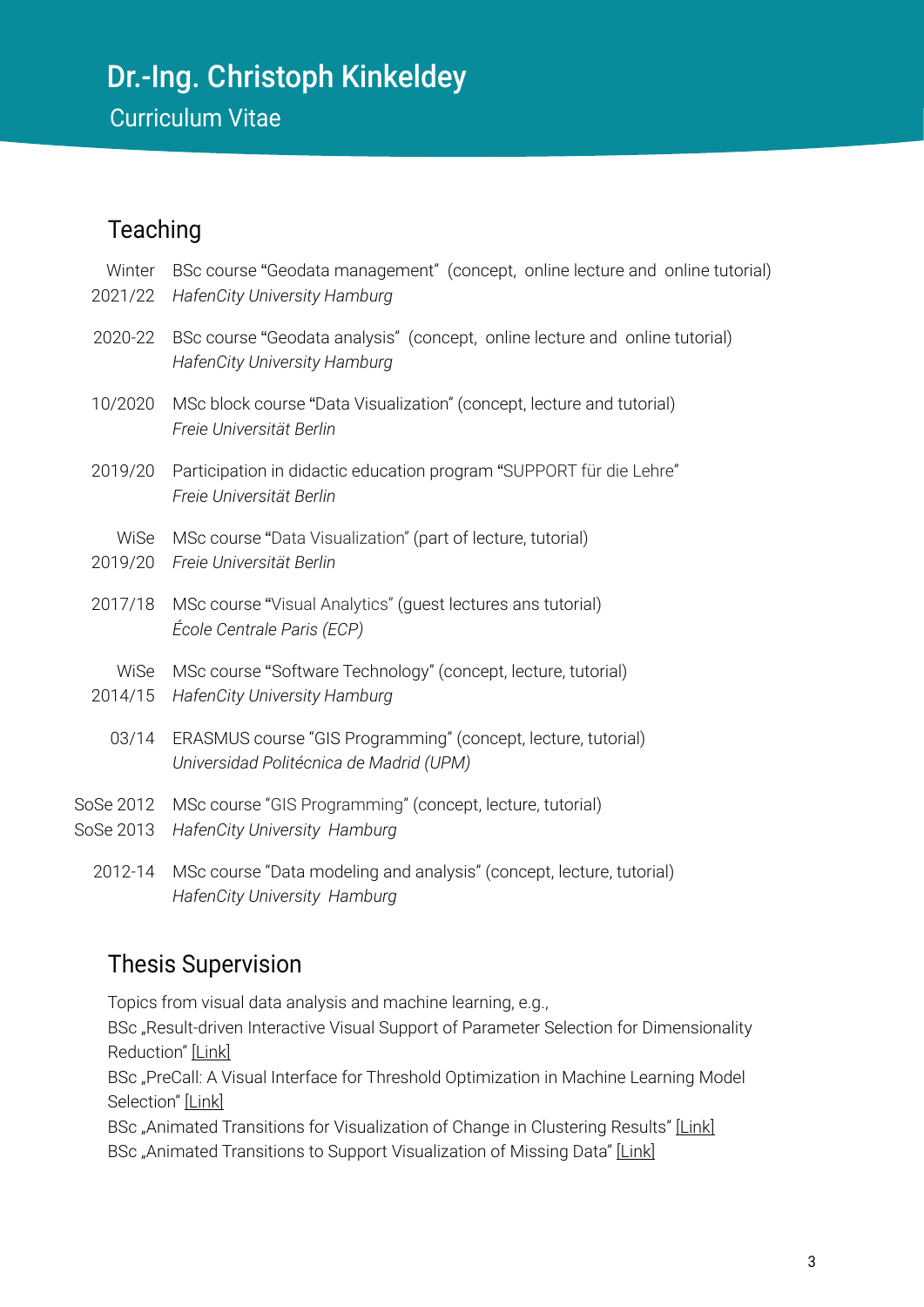Curriculum Vitae

#### Education

- 12/2010 PhD (Dr.-Ing.) in Geoinformatics
- –11/2015 *HafenCity University Hamburg* Grade: magna cum laude ("very good"), [Link](https://edoc.sub.uni-hamburg.de/hcu/volltexte/2015/248/)
- 10/1997 Dipl.-Ing. (MSc) Computer Science in Civil Engineering
- –12/2003 *Leibniz University Hannover* Thesis "Terrain modelling in space and time" Grade: 1,3 ("very good")

#### Research Stays

- 05-08 *Department of Infrastructure Engineering, University of Melbourne, Australia*
- 2015 Collaboration with M. Duckham and L. Cheong: User study assessing the impact of different visualizations on decision making under risk
- 08-11 *GeoVISTA Center, PennState University, USA*
- 2012 Collaboration with A. MacEachren, A. Klippel, J. Mason und D. Retchless: Evaluation methodolology for uncertainty visualization

#### Scholarships and Awards

- 2015 Henry Johns Award for best paper of the year in "The Cartographic Journal"
- 2015 Taylor & Francis Computer Science Social Media Award
- 2015 DAAD grant (postdoc) for research stay at the University of Melbourne, Australia (three months)
- 2012 DAAD grant (PhD student) for research stay at the Pennsylvania State University, USA (three months)
- 2010 NSF (National Science Foundation) travel grant for Visweek conference, Salt Lake City, USA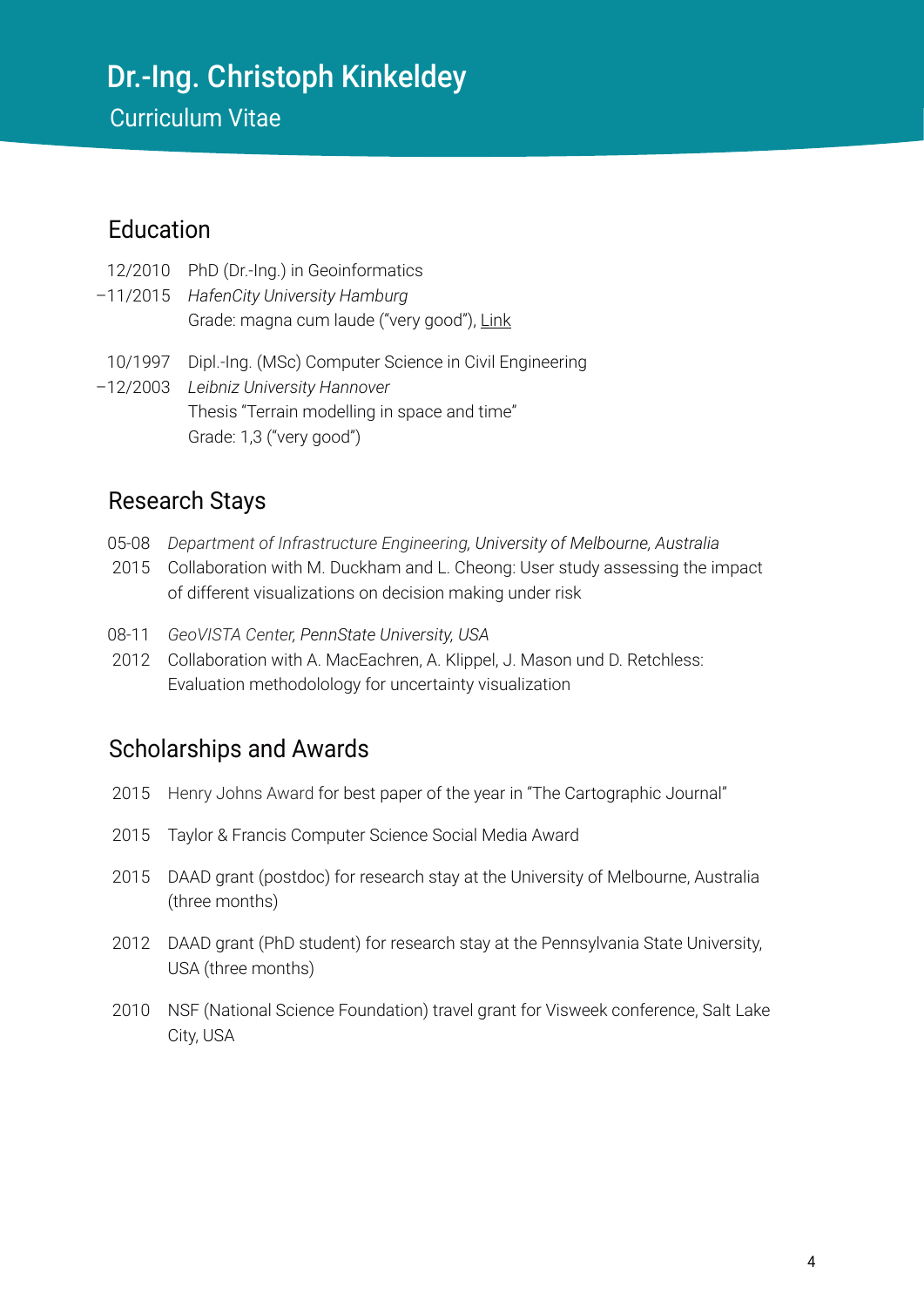Curriculum Vitae

#### Talks (selected)

*Aufdecken von Wissenstransfer-Potenzialen durch interaktive Visualisierung im Projekt IKON* (*Uncovering knowledge transfer potential through interactive visualization in project IKON*) Digitalwerkstatt Museum–Impulse für Vermittlung, Forschung & Entwicklung, 15.10.2019

*Uncertainty Visualization in Practice* CityLAB Summer School Berlin, 12.09.2019

*Uncertainty Visualization - Status Quo Vadis?* Information + visualization FH Potsdam, 4.2.2015

#### Academic Service

#### Reviewer for academic journals, e.g.

IEEE Transactions on Visualization and Computer Graphics (TVCG), Frontiers in Computer Science, International Journal of Geographical Information Science (IJGIS), ISPRS International Journal of Geo-Information (IJGI), Cartography and Geographic Information Science (CaGIS), Cartographic Perspectives (CP), Kartographische Nachrichten (KN), Spatial Cognition & Computation (SCC), oder Journal of Experimental Psychology: Applied (JEP-A).

#### Reviewer for academic conferences, e.g.

IEEE Visualization Conference (VIS) oder ACM CHI Conference on Human Factors in Computing Systems.

#### Volunteering

Board member of the inclusive theater "RambaZamba" in Berlin [Link](https://rambazamba-theater.de/leitung-mitarbeiter/)

Founding member of "Computers for All" association for development of digital skills in schools [Link](https://computersforall.de/)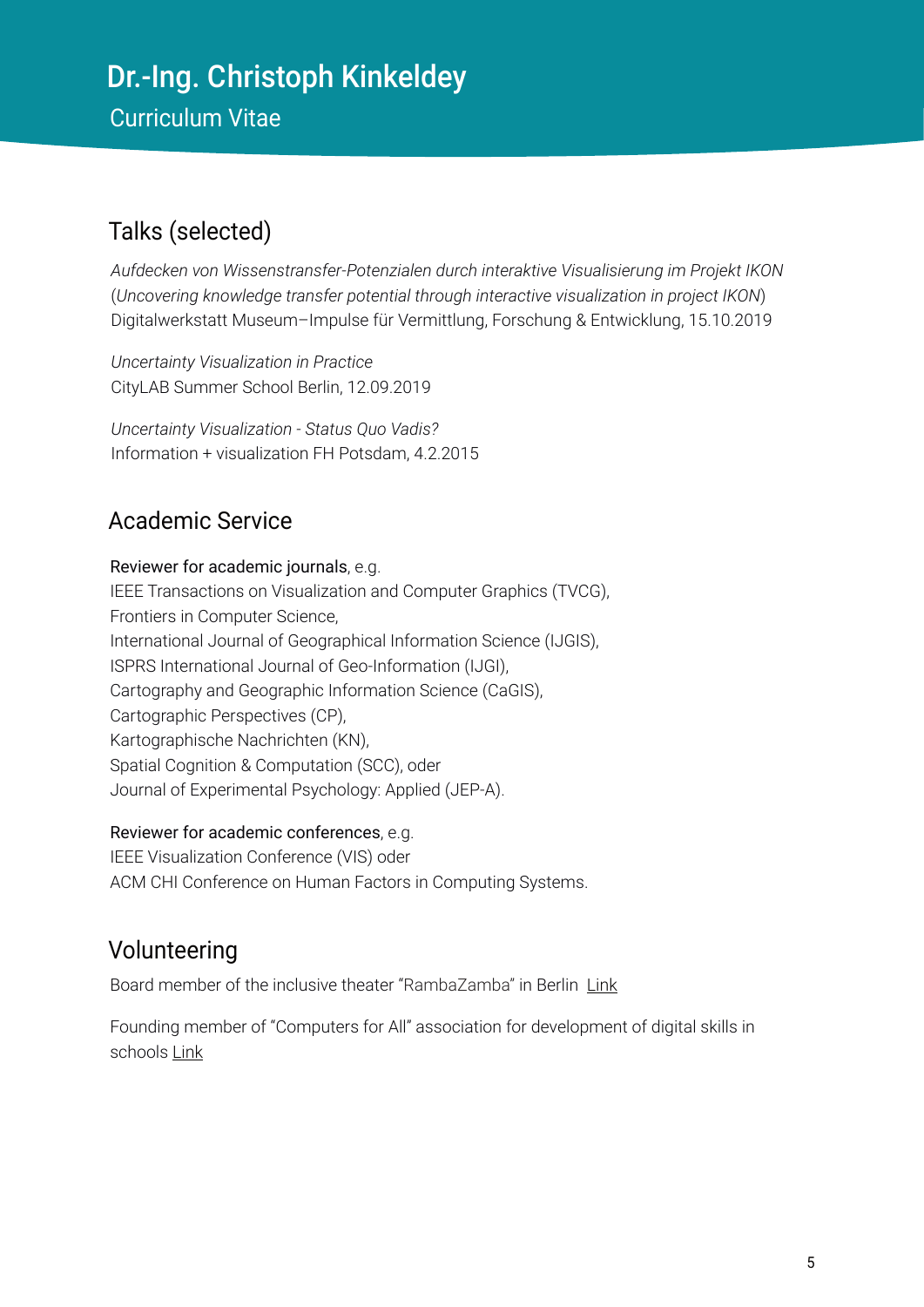Kinkeldey, C., Fekete, J. D., Blascheck, T., & Isenberg, P. (2021). BitConduite: Exploratory Visual Analysis of Entity Activity on the Bitcoin Network. IEEE Computer Graphics and Applications. [Link](https://doi.org/10.1109/MCG.2021.3070303)

Cheong, L., Kinkeldey, C., Burfurd, I., Bleisch, S., & Duckham, M. (2020). Evaluating the impact of visualization of risk upon emergency route-planning. *International Journal of Geographical Information Science*, 1-29. [Link](https://doi.org/10.1080/13658816.2019.1701677)

Benjamin, J. J., Kinkeldey, C., & Müller-Birn, C. (2020). Participatory Design of a Machine Learning Driven Visualization System for Non-Technical Stakeholders. *Mensch und Computer 2020-Workshopband*. [Link](https://www.dropbox.com/s/lfgus777miqjqcb/Benjamin_etal-2020.pdf?dl=0)

Kinkeldey, C., Korjakow, T., & Benjamin, J. J. (2019). Towards Supporting Interpretability of Clustering Results with Uncertainty Visualization. *EuroVis Workshop on Trustworthy Visualization (TrustVis).* [Link](https://doi.org/10.2312/trvis.20191183)

Kinkeldey, C., Müller-Birn, C., Gülenman, T., Benjamin, J. J., & Halfaker, A. (2019). PreCall: A Visual Interface for Threshold Optimization in ML Model Selection. *Human-Centered Machine Learning Perspectives Workshop at the ACM CHI 2019 Conference.* [Link](https://arxiv.org/abs/1907.05131v1)

Benjamin, J. J., Müller-Birn, C., & Kinkeldey, C. (2019). Understanding knowledge transfer activities at a research institution through semi-structured interviews. *Freie Universität Berlin: Technical Report*, Rep. TR-B-19-02, 2019. [Link](http://dx.doi.org/10.17169/refubium-3970)

Kinkeldey, C., & Senaratne, H. (2018). Representing Uncertainty.*The Geographic Information Science & Technology Body of Knowledge (2nd Quarter 2018 Edition)*, John P. Wilson (ed.). [Link](https://gistbok.ucgis.org/bok-topics/representing-uncertainty)

Isenberg, P., Kinkeldey, C., & Fekete, J. D. (2018). Visual Analytics for Monitoring and Exploration of Blockchain Data With a Focus on the Bitcoin Blockchain. *HCI for Blockchain: A CHI 2018 workshop on Studying, Critiquing, Designing and Envisioning Distributed Ledger Technologies*, 2018, Montréal, Canada. [Link](https://hal.inria.fr/hal-01950934)

Kinkeldey, C., Fekete, J.-D., & Isenberg, P. (2017). BitConduite: Visualizing and Analyzing Activity on the Bitcoin Network. *EuroVis* – *19th EG/VGTC Conference on Visualization*, 2017. [Link](https://hal.inria.fr/hal-01528605)

Dimara, E., Valdivia, P., & Kinkeldey, C. (2017). DCPAIRS: A Pairs Plot Based Decision Support System. *EuroVis – 19th EG/VGTC Conference on Visualization*, 2017. [Link](https://hal.inria.fr/hal-01516470)

Isenberg, P., Kinkeldey, C. & Fekete, J.-D. (2017). Exploring Entity Behavior on the Bitcoin Blockchain. In: *Posters of the IEEE Conference on Visualization*, 2017. [Link](https://hal.inria.fr/hal-01658500/)

Badam, S.-K., Kinkeldey, C. & Isenberg, P. (2016). Haztrailz: Exploratory Analysis of Trajectory and Sensor Data. *Beitrag zur VAST Challenge. IEEE VIS 2016*, Baltimore, USA. [Link](https://hal.inria.fr/hal-01397007/) [Video](https://www.dropbox.com/s/djnpq6i7ir2a9z9/vast2016-mc2.mp4?dl=0)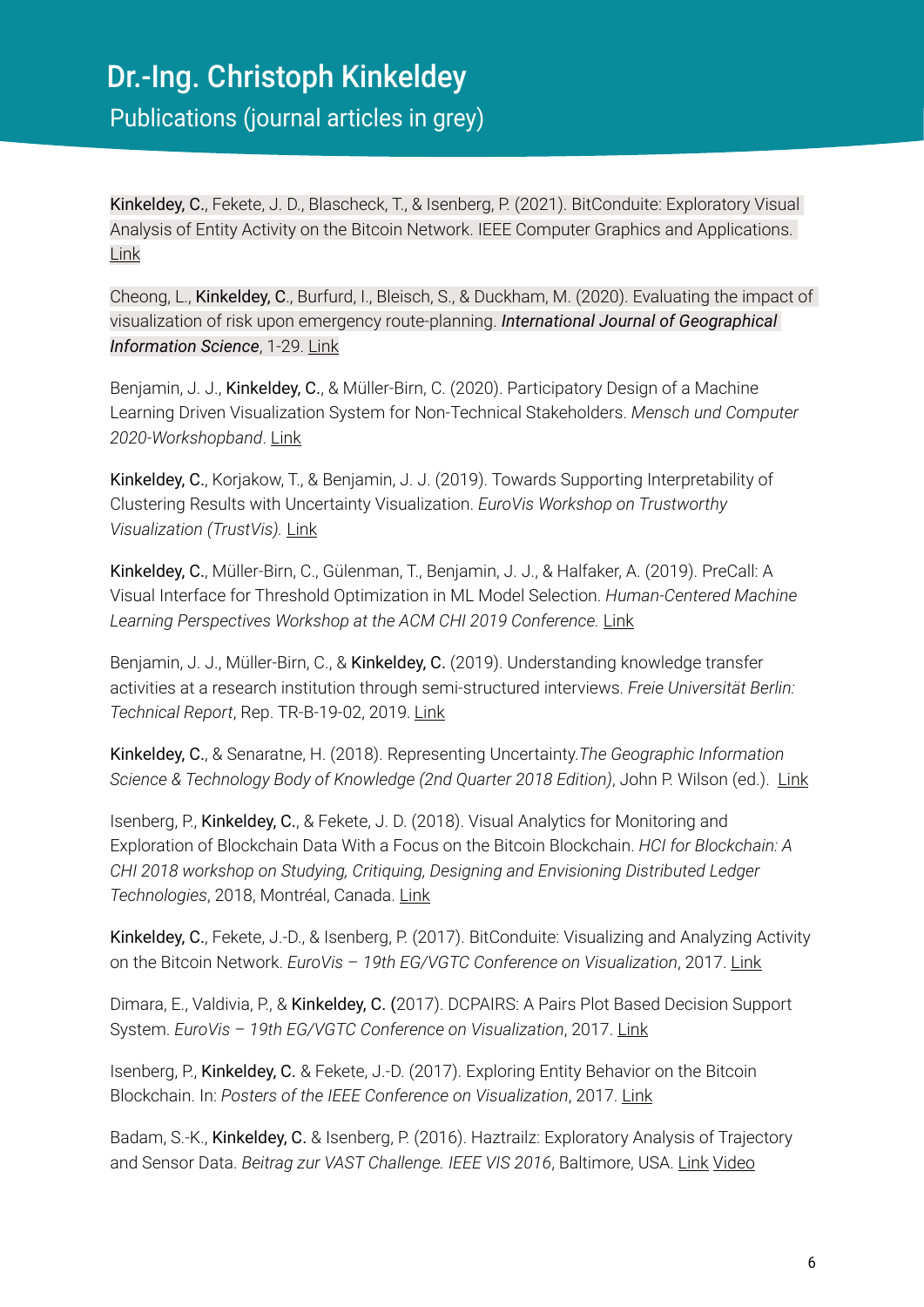Publications (journal articles in grey)

Kinkeldey, C., Schiewe, J., Gerstmann, H., Götze, C., Kit, O., Lüdeke, M., Taubenböck H., & Wurm, M. (2015). Evaluating the use of uncertainty visualization for exploratory analysis of land cover change: A qualitative expert user study. *Computers & Geosciences*, 84, 46-53. [Link](https://doi.org/10.1016/j.cageo.2015.08.007)

Kinkeldey, C., MacEachren, A. M., Riveiro, M., & Schiewe, J. (2015). Evaluating the effect of visually represented geodata uncertainty on decision-making: systematic review, lessons learned, and recommendations. *Cartography and Geographic Information Science*, 44(1), 1-21. [Link](https://doi.org/10.1080/15230406.2015.1089792)

Kinkeldey, C., MacEachren, A. M., & Schiewe, J. (2014). How to assess visual communication of uncertainty? A systematic review of geospatial uncertainty visualisation user studies. The Cartographic Journal, 51(4), 372-386. Best Cartographic Journal Article 2015 [Link](https://doi.org/10.1179/1743277414Y.0000000099)

Kinkeldey, C., Mason, J., Klippel, A., & Schiewe, J. (2014). Evaluation of noise annotation lines: using noise to represent thematic uncertainty in maps. *Cartography and Geographic Information Science*, 41(5), 430-439. [Link](https://doi.org/10.1080/15230406.2014.949868)

Kinkeldey, C. (2014). Development of a prototype for uncertainty-aware geovisual analytics of land cover change. *International Journal of Geographical Information Science*, 28(10), 2076-2089. [Link](https://doi.org/10.1080/13658816.2014.891037)

Kinkeldey, C. (2014). A concept for uncertainty-aware analysis of land cover change using geovisual analytics. *ISPRS International Journal of Geo-Information*, 3(3), 1122-1138. [Link](https://doi.org/10.3390/ijgi3031122)

Schiewe, J., & Kinkeldey, C. (2014). Konzeption und Implementierung einer fallspezifischen Unsicherheitskette im Rahmen fernerkundlicher Auswertungen. *Photogrammetrie – Fernerkundung – Geoinformation*, (6): 563–574. [Link](https://doi.org/10.1127/1432-8364/2013/0198)

Kinkeldey, C., & Schiewe, J. (2014). Geovisual-Analytics-Ansatz für die Berücksichtigung von Unsicherheiten bei multi-temporalen Veränderungsanalysen mit Fernerkundungsdaten. Jahrestagung DGfK, DGPF, GfGI und GiN, Hamburg, 26.–28. März 2014.

Bauer, E. M., Heuner, M., Fuchs, E., Schröder, U., Sundermeier, A., Bahls, A., ... & Kinkeldey, C. (2014). Klimabedingte Änderung der Vorlandvegetation und ihrer Funktionen in Ästuaren sowie Anpassungsoptionen für die Unterhaltung. *Schlussbericht KLIWAS-Projekt 3.09. KLIWAS-24/2014*. BfG, Koblenz. [Link](https://hdl.handle.net/20.500.11970/105377)

Kinkeldey, C., Smith, J., Klippel, A., & Schiewe, J. (2013). Assessing the Impact of Design Decisions on the Usability of Uncertainty Visualization: Noise Annotation Lines for the Visual Representation of Attribute Uncertainty. In: *Proceedings of the 26th International Cartographic Conference*. Dresden, Germany, 25.–30. August 2013. [Link](https://icaci.org/files/documents/ICC_proceedings/ICC2013/_extendedAbstract/400_proceeding.pdf)